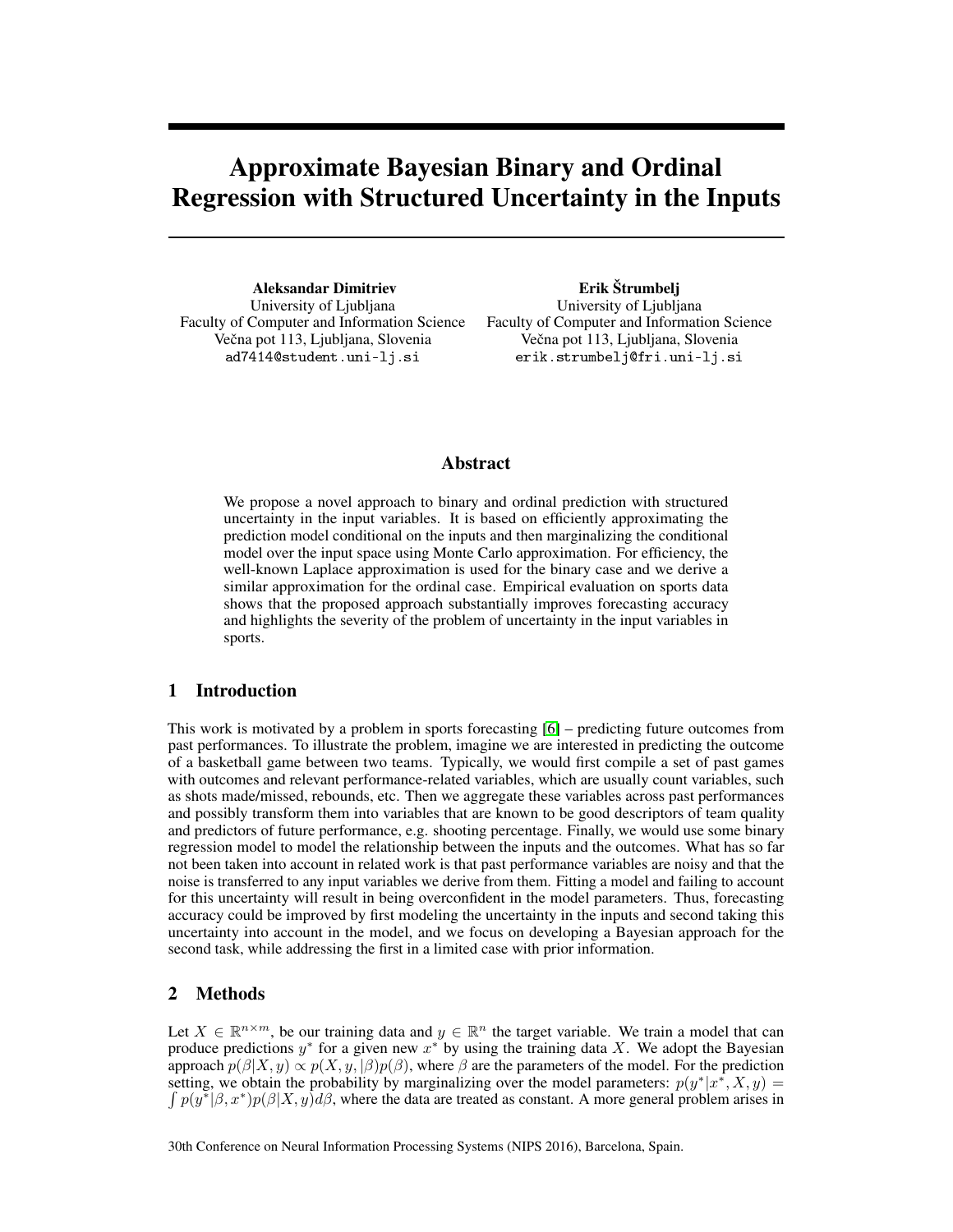our setting, where we instead treat the inputs X and  $x^*$  as random variables, with densities  $p(X|w)$ and  $p(x^*|w^*)$ , where w and w<sup>\*</sup> are known. In this case, to train a model and obtain its posterior distribution  $p(\beta|w, y)$  we must marginalize over the input space of possible training data sets X:

<span id="page-1-0"></span>
$$
p(\beta|w, y) = \int p(\beta, X|w, y) dX = \int p(\beta|X, y)p(X|w) dX.
$$

Similarly, to obtain a prediction for  $y^*$  we must not only marginalize over the parameters  $\beta$ , but also over the distribution of the test sample  $x^*$  as follows:

$$
p(y^*|w^*, w, y) = \int_{x^*} \int_{\beta} p(y^*|x^*, \beta) p(x^*|w^*) p(\beta|w, y) dx^* d\beta.
$$
 (1)

This approach is general, since it can be applied with any model that produces a posterior probability distribution over its parameters  $p(\beta|X)$  and a distribution over its predictions  $p(y^*|x^*,X)$  for a given test sample  $x^*$ . What remains for the model to be fully specified is defining the distributions that generate the training and test data sets. The integral in Eq. [1](#page-1-0) will generally be intractable even for the simplest of Bayesian models and is typically approximated using Monte Carlo:  $E[y^*|w^*, w, y] \approx$  $\frac{1}{N}$  $\sum_{n=1}^{N}$  $i=1$  $y_{(i)}^*$ , where  $y_{(i)}^*$  is a random sample from the posterior predictive distribution in Eq. [1](#page-1-0) and can be obtained by sequentially sampling  $X_{(i)}$  from  $p(X|w)$ ,  $\beta_{(i)}$  from  $p(\beta|X = X_{(i)}, y)$ ,  $x_{(i)}^*$ from  $p(x^*|w^*)$ , and finally,  $y_{(i)}^*$  from  $p(y^*|x^* = x_{(i)}^*, \beta = \beta_{(i)})$ . The densities  $p(X|w)$ ,  $p(x^*|w^*)$ represent our structural measurement error model and are in most practical cases easy to sample from efficiently. The densities  $p(\beta|X = X_{(i)}, y)$  and  $p(y^*|x^* = x^*_{(i)}, \beta = \beta_{(i)})$  are the posterior and posterior predictive for the selected prediction model, conditional on the inputs being fixed, and we have to be able to efficiently sample from them. This implies that we need an efficient prediction model or, in the case of Bayesian models, which are typically computationally intensive, an efficient structural approximation to  $p(\beta|X = X_{(i)}, y)$ .

#### 2.1 Approximate proportional-odds model

For a binary outcome, Bayesian logistic regression is commonly used, typically with the well-known Laplace approximation (see [\[1\]](#page-4-1), pages 213-215) for the posterior. We now derive a Laplace approximation to the proportional-odds model (ordinal logistic regression), which is the most commonly used model for the ordinal setting [\[3\]](#page-4-2). Let n and m again be the be the number of samples, and input variables, respectively and  $k$  the number of (ordered) categories. The model is based on the assumption that the odds of all binary decisions between categories are proportional to each other or, equivalently, that the  $k - 1$  logit surfaces are parallel:

$$
logit(P(Y \le j|x)) = log(\frac{P(Y \le j|x)}{P(Y > j|x)}) = \beta x + \alpha_j,
$$

for  $j \in \{1, ..., k-1\}$ , where  $\beta$  and  $\alpha_j$  are parameters. For convenience, let  $\alpha_0 = -\infty$  and  $\alpha_k = +\infty$ . The outcome probabilities can then be written as:

$$
P(Y = j, x) = P(Y \le j|x) - P(Y \le j - 1|x) = \sigma(\beta x + \alpha_j) - \sigma(\beta x + \alpha_{j-1}),
$$
 (2)

for  $j \in \{1, ..., k\}$ , where  $\sigma(x) = \frac{1}{1 + e^{-x}}$  is the sigmoid function.

The proportional odds model and its generalizations (see [\[4\]](#page-4-3)) have received very little attention in the Bayesian setting. We now derive the Laplace approximation to the posterior of this model. First, we place priors on the parameters. To ensure in-order intercepts, we introduce parameters  $d_i, j \in \{1, ..., k-1\}$  and a stick-breaking reparameterization of the  $k-1$  parameters  $a_i$  with  $a_j = \sum_{i=1}^j = d_i$ . We place flat priors on the parameters  $p(d_i) \propto 1$  and all  $d_i$  are restricted to be positive, except for  $d_1$ . As in the binary case, we place normal priors on the coefficients  $\beta_1, ..., \beta_m \sim \mathcal{N}(0, \sigma_\beta)$ . The model's likelihood is:

$$
p(\beta, d, \mathcal{D}) \propto \prod_{i=1}^{n} \prod_{j=1}^{k} (R_{i,j} - R_{i,j-1})^{y_i = j} \prod_{i=1}^{m} exp(\frac{\beta_i^2}{2\sigma_{\beta}^2}),
$$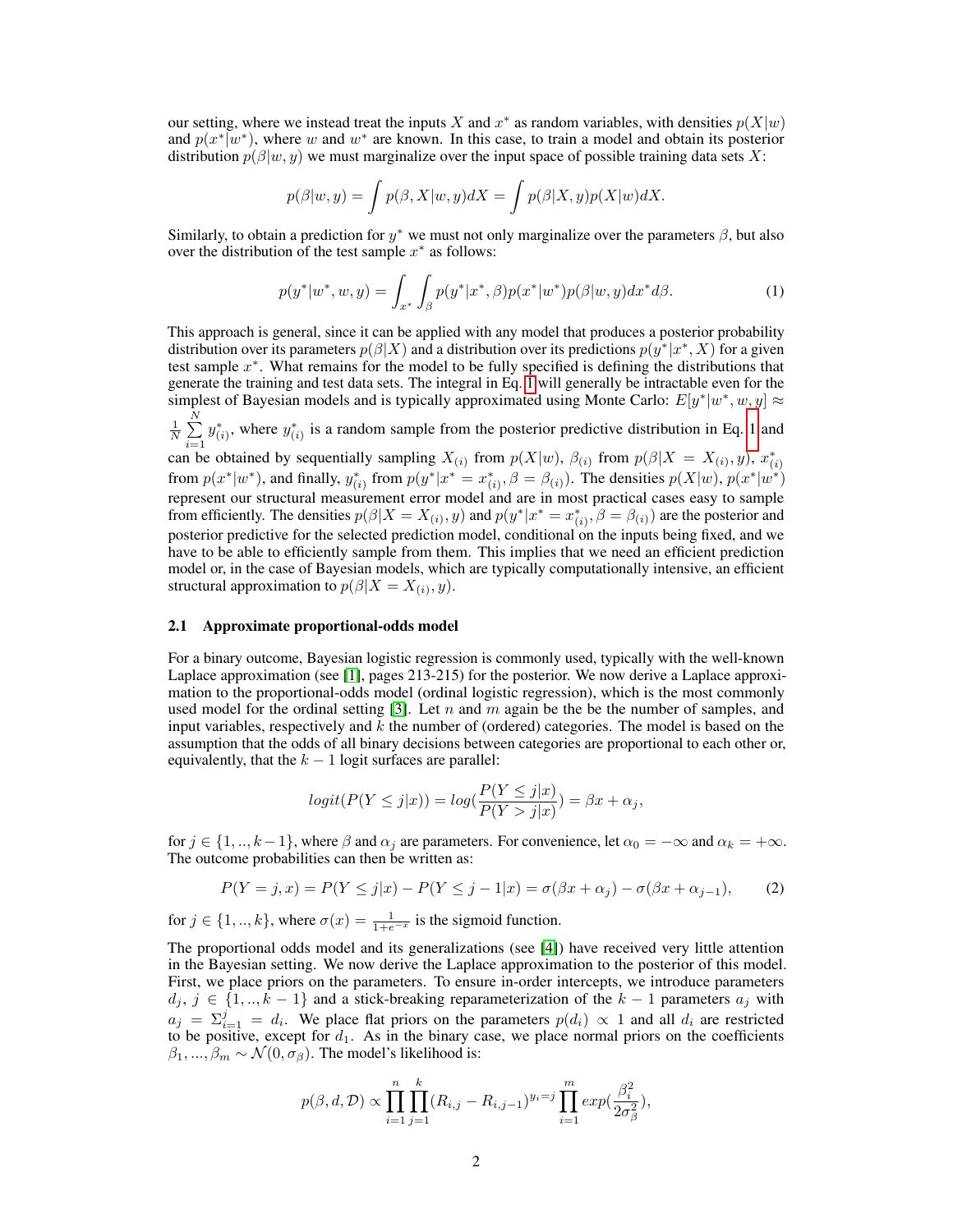<span id="page-2-0"></span>

Figure 1: Prediction errors over the course of a season, averaged across all seasons and for each football competition separately.

where  $R_{i,j} = \sigma(\beta x_i + \alpha_j)$ , and the log-likelihood is:

$$
L = C - \frac{1}{2\sigma_{\beta}^{2}} (\beta \circ \beta) + \sum_{i=1}^{n} \sum_{j=1}^{k} I(y_{i} = j) log(R_{i,j} - R_{i,j-1}),
$$

where  $I$  is the indicator function and  $C$  is a constant. The gradient of the log-likelihood cannot be written as succinctly as is the case with logistic regression. Instead, we start with the derivative for some parameter  $\theta$ :

$$
\frac{\partial}{\partial \theta}L = -\frac{1}{2\sigma_{\beta}^2} \frac{\partial}{\partial \theta} (\beta \circ \beta) + \sum_{i=1}^n \sum_{j=1}^k \frac{\partial}{\partial \theta} L_{i,j},
$$

where  $\frac{\partial}{\partial \theta} L_{i,j} = 0$  if  $y_i \neq j$  and

$$
\frac{\partial}{\partial \theta} L_{i,j} = \frac{1}{R_{i,j} - R_{i,j-1}} \frac{\partial}{\partial \theta} (R_{i,j} - R_{i,j-1}) =
$$
  
= 
$$
\frac{1}{R_{i,j} - R_{i,j-1}} \left[ R_{i,j} (1 - R_{i,j}) \frac{\partial}{\partial \theta} (\beta x_i + \alpha_j) R_{i,j-1} (1 - R_{i,j-1}) \frac{\partial}{\partial \theta} (\beta x_i + \alpha_{j-1}) \right]
$$

otherwise. Due to negligible effect on accuracy and running time, we omit the derivation of the Hessian and use a numerical approximation for our empirical evaluation.

## 3 Results

We test our binary approach on basketball game outcomes (which always have a winner) and ordinal approach on football match outcomes (where draws are possible). In both cases, the count data are first preprocessed to model the uncertainty in the input variables. As a baseline, binary logistic regression and ordered logistic regression are included, using mean counts as well as using noisy test cases. This is obtained by treating the test input variables as random, using the same structural model for the inputs as for the proposed model, and approximating the expected prediction of the baseline models with Monte Carlo sampling. For the binary case we also include the proposed model without marginalization - jointly modeling  $\beta$  and X, including the uncertainty in the form of an informative prior on X. We implement this model in the probabilistic programming language and tool for Bayesian inference Stan [\[5\]](#page-4-4). Our empirical evaluation procedure is a straightforward measurement of out-of-sample forecasting accuracy, while respecting the time line. We use train-test season pairs, training on one season and forecasting on the next. Only data available prior to a match are used in forecasting it. We measure forecasting accuracy with mean squared error (MSE) in the binary case and the rank probability score (RPS) in the ordinal case [\[2\]](#page-4-5).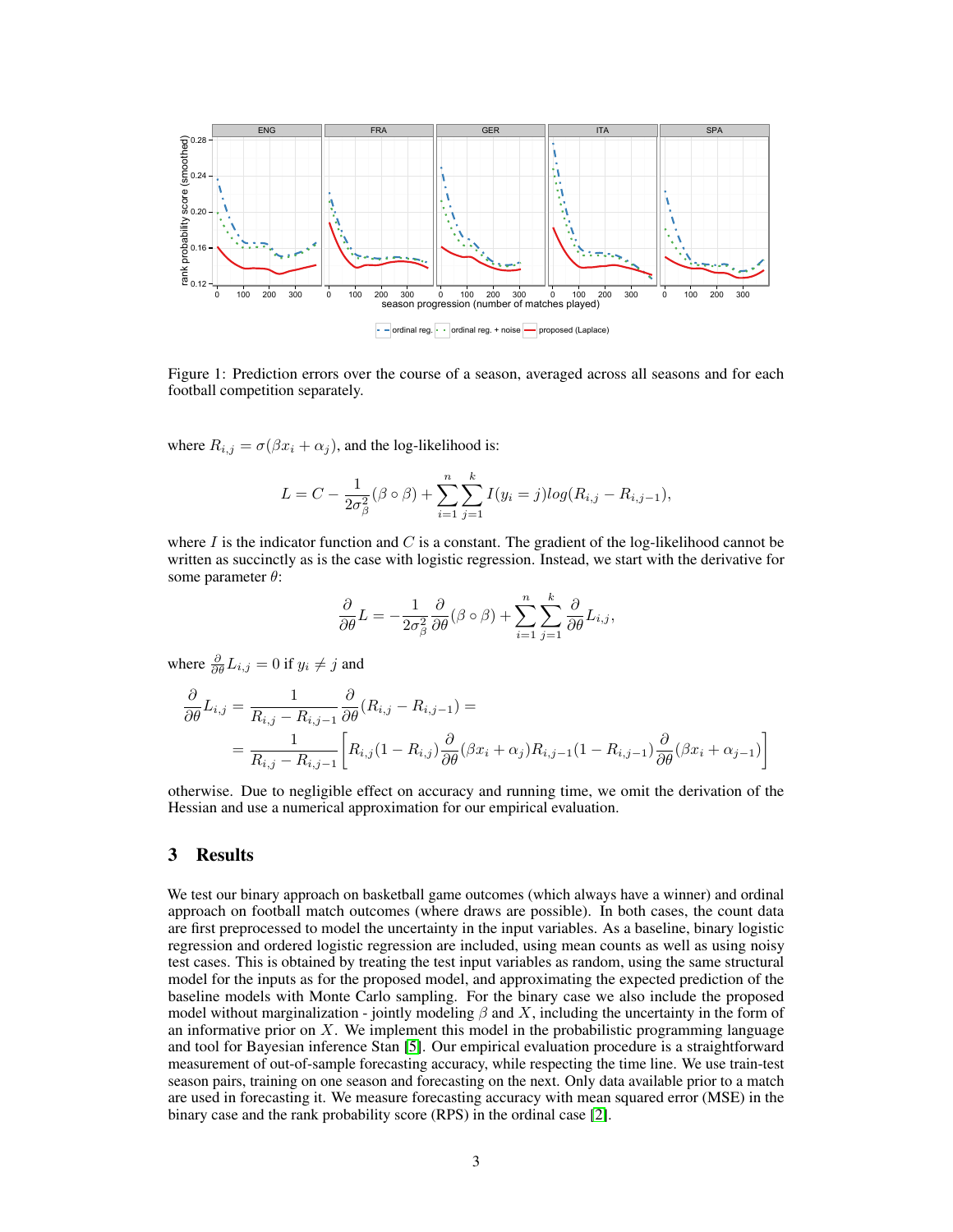<span id="page-3-2"></span>

Figure 2: Estimated prediction errors for the basketball and football model, respectively across all train-test season pairs. All errors are relative to the baseline for comparison (logistic and ordinal regression, respectively).

#### 3.1 Data sets and preprocessing

The basketball data used in our experiments consist of all the regular season and play-off games in the past 13 seasons (12 train-test season pairs) of the National Basketball Association (NBA) from 200[1](#page-3-0)/02 to 2013/14. <sup>1</sup> The count variables included in the data are counts of two-point and three-point shots made and missed, turnovers, offensive and defensive rebounds. We use these counts indirectly by transforming them into 8 ratios, described in [\[7\]](#page-4-6), which are known to be good predictors. Our football data set consists of 5 complete seasons: 2010/11-2014/15 (4 train-test season pairs) for 5 football leagues.<sup>[2](#page-3-1)</sup> In addition to the outcome, we include, for each match and each of the two teams that participated in the match, the number of goals scored, shots and shots on target, corners, fouls committed, and yellow and red cards received.

Input variables that are used as predictors in sports are typically count variables or ratios of count variables, in particular ratios of the form  $\frac{A}{A+B}$ , where A and B are sums of count variables. We assume that the count variables follow time-homogenous independent Poisson distributions. A natural choice for the prior distribution of the rate parameter  $\lambda$  is the Gamma distribution  $\lambda \sim Gamma(a_0, b_0)$ , which is conjugate. Therefore, for each count variable with mean  $\bar{\lambda}_i$  over  $n_i$  games, the posterior is again Gamma $(a_0 + \lambda_i n_i, b_0 + n_i)$ , where we select weakly informative priors  $a_0 = b_0 = 0.001$ . A sum of Gamma distributed random variables with the same scale is again Gamma distributed with same scale. Furthermore, if  $A$  and  $B$  are Gamma distributed random variables with the same scale  $A \sim Gamma(\alpha, \theta)$  and  $B \sim Gamma(\beta, \theta)$ , then  $X = \frac{A}{A+B}$  is distributed  $X \sim Beta(\alpha, \beta)$ .

Therefore, a ratio variable derived from Poisson posterior rates of the form  $R = \frac{\sum_i \lambda_{Ai}}{\sum_i \lambda_{Ai} + \sum_i \lambda_{Bi}}$  is Beta distributed:  $R \sim Beta(\sum_i \lambda_{Ai}, \sum_i \lambda_{Bi})$ .

### 4 Discussion

As anticipated, the proposed model excels at the beginning of each season and the differences between models' prediction errors decrease as the season progresses and input variables become more certain as can be seen in Fig [1.](#page-2-0) Similar results were observed for basketball, but are omitted for brevity. The HMC variant of the proposed ordinal model was not included in the comparison on football data, because the computation times make it infeasible for practical use. Although the HMC-based approximation yields relatively good predictions, it is discernibly worse than the structural approximation. This can, at least in part, be explained by the inferior accuracy of the HMC-based approximation due to slow mixing (effective sample sizes for  $\beta$  were, on average,  $\approx 20\%$ 

<span id="page-3-0"></span><sup>&</sup>lt;sup>1</sup>The data were obtained from http://www.basketball-reference.com/.

<span id="page-3-1"></span><sup>2</sup>The data were obtained from http://football-data.co.uk/data.php.